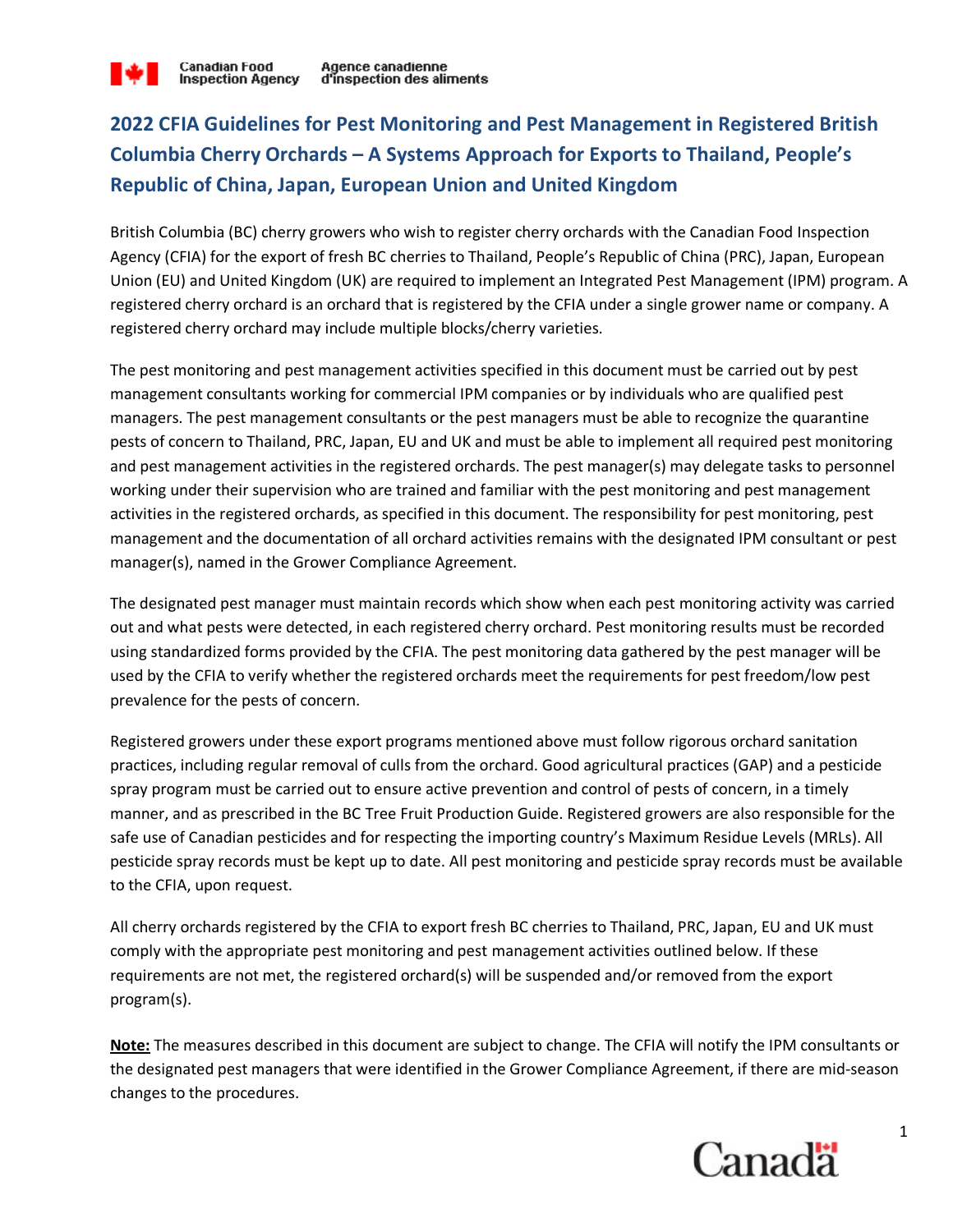

**A. General Requirements for Orchard Management, Pest Monitoring, Pest Management and Record Keeping:**

*Lists of Quarantine Pests of Concern:* Lists of quarantine pests of concern to Thailand, PRC, Japan, EU and UK are found in Appendix 1. All pests are known to be present in BC cherry orchards except for *Thaumatotibia leucotreta* (false codling moth), which is not known to be present in North America. Descriptions of the pest life cycles, including pest management practices, can be found in the BC Tree Fruit Production Guide (Website: https://www.bctfpg.ca/).

*Maps:* Maps must be kept on file by the grower or the pest manager and available to the CFIA or BC Cherry Association (BCCA) upon request. The map must show the physical location (Physical Address and Google Maps, if possible) of the orchard, names of specific blocks and varieties, and identification number of each trap that has been placed in the orchard to monitor for a specific pest.

*Orchard Management and Sanitation:* All registered orchards must follow orchard management practices, as prescribed by the BC Tree Fruit Production Guide. All culls must be removed from the orchard on a regular basis.

*Schedule for Pest Monitoring Activities:* All registered cherry orchards are required to implement the "Weekly Orchard Surveillance Monitoring Program for Quarantine Pests of Concern for Thailand, PRC, Japan, EU and UK" as per Appendix 2. The pest monitoring activities must start at bud break and continue until the end of harvest, in each registered orchard. The pest management consultant or the pest manager must follow the specific pest monitoring procedures described in Appendix 2, for each quarantine pest of concern, in every registered orchard. In cases where a registered orchard includes multiple cherry varieties, with different harvest dates, monitoring must be carried out until the last variety has been harvested. The completed "Weekly Orchard Surveillance Monitoring Program for Quarantine Pests of Concern for Thailand, PRC, Japan, EU and UK" forms must be available to the CFIA, upon request, at any time, from the start until the end of the growing season.

*Identification of Pests:* The detection of the following pests: *Rhagoletis* spp. (fruit flies), *Acrobasis tricolorella* (pruneworm leafroller), *Grapholita packardi* (cherry fruitworm) and *G. prunivora* (lesser apple worm) on fruit during the weekly pest monitoring will result in removal of the orchard from the export program to PRC, for the remainder of the season. When the pest cannot be identified by the grower, samples must be immediately collected and submitted to the local CFIA office.

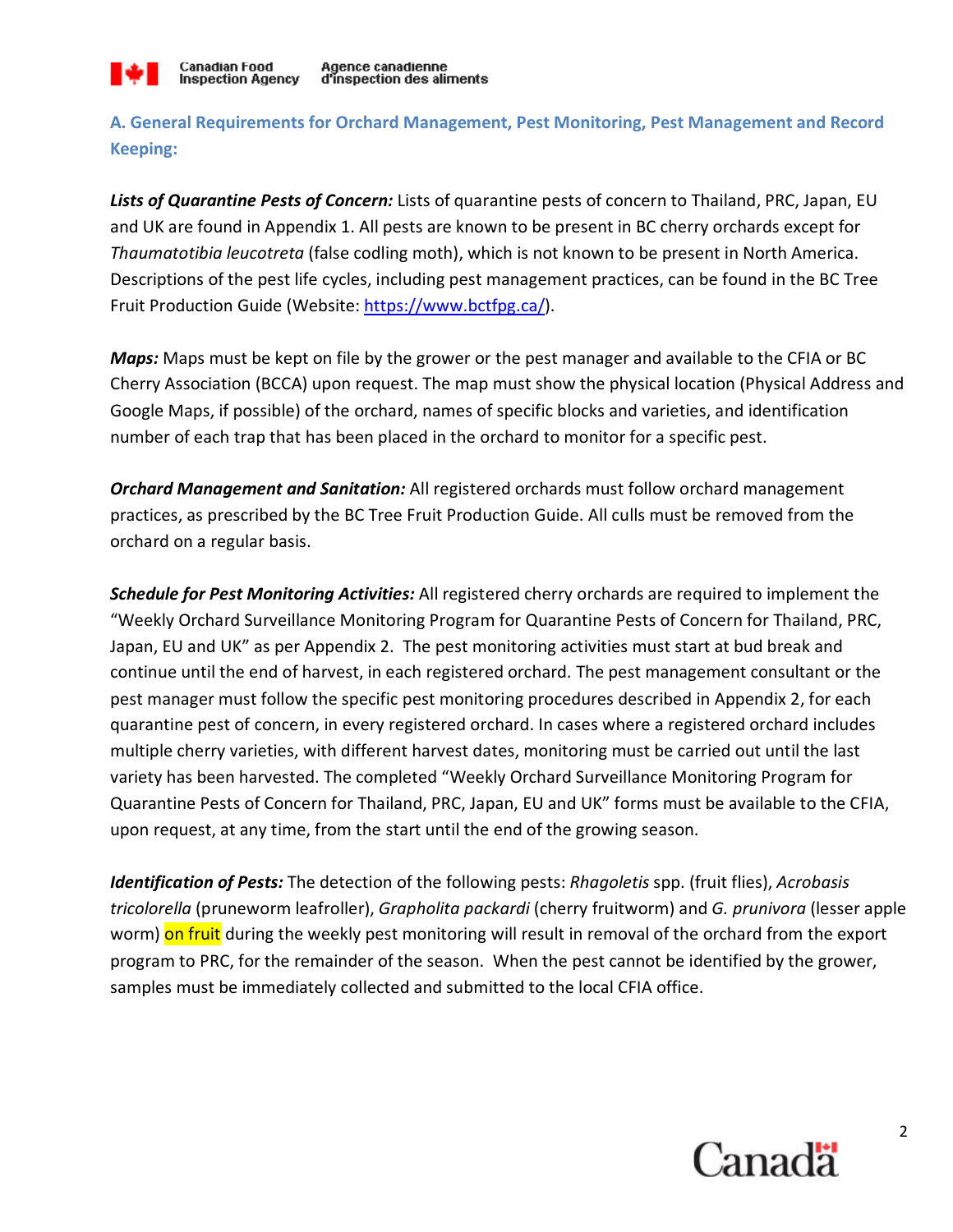

*Trap Placement, Labelling, Monitoring and Servicing:* Traps and appropriate lures must be placed, labeled, monitored and serviced as set, for each destination market (PRC, Japan, EU and UK). The specific trapping requirements for each pest are described below. Traps may be placed anywhere in the orchard but must be evenly distributed within the orchard or strategically placed (close to the neighbouring unsprayed orchards, or wild *Prunus* spp. trees, etc.) for early pest detection. Each trap must be uniquely numbered, and that number, along with the placement date, and the orchard registration number must be recorded on the outside, non-sticky part of the trap. When a trap is replaced, the trap number and date of re-placement must be noted on the new trap. Each registered orchard must keep a map indicating trap locations in the registered orchard. In addition, trap locations must be flagged at the end of the row to facilitate monitoring of the traps. Trap monitoring results must be recorded on the Pest Trap Monitoring Results Forms (*Rhagoletis spp*., *Cydia pomonella,* and *Grapholita packardi*) provided by the CFIA (details below). The pest management consultant or the pest manager servicing the orchard must carry out the monitoring whilst following the prescribed re-entry times to the orchard in accordance with pesticide application in the registered orchard(s).

*Record Keeping and Reporting:* Pest Trap Monitoring Results must be recorded using the standardized forms provided by CFIA and reported *via* e-mail **TO** the CFIA (cfia.cherryexportsexportationdecerises.acia@inspection.gc.ca) **AND** BCCA (trapmonitor@bccherry.com), as per the prescribed interval, for the specific pest of concern (*Rhagoletis spp*., *Cydia pomonella* and *Grapholita packardi*). These forms must be filled out clearly and completely. If a registered orchard is selected for an audit by the CFIA, a foreign auditor or the BCCA, a printed or electronic copy of the applicable trap monitoring records must be made available, at the time of the audit.

*Pesticides:* Pesticides applications must comply with Canadian pesticide labels in all registered orchards. Please reference the recommendations in the BC Tree Fruit Production Guide. All exporters are responsible for meeting the importing country's requirements with respect to MRLs.

*Pesticide Spray Records***:** Pesticide spray records must be available for each registered orchard. All pesticide applications that target quarantine pests of concern to Thailand, PRC, Japan, EU, and UK must be clearly identified. A spray program for *Rhagoletis spp.* is mandatory for all exports to PRC and EU. A spray program for *Grapholita packardi* is mandatory for all exports to EU and UK.

*Audits by CFIA, Foreign Auditor or BCCA:* CFIA, foreign or BCCA officials may audit any registered orchard at any time prior to, during or after the export season. The pest management consultant or the pest manager is responsible for keeping all records up to date and available for review at the time of audit.

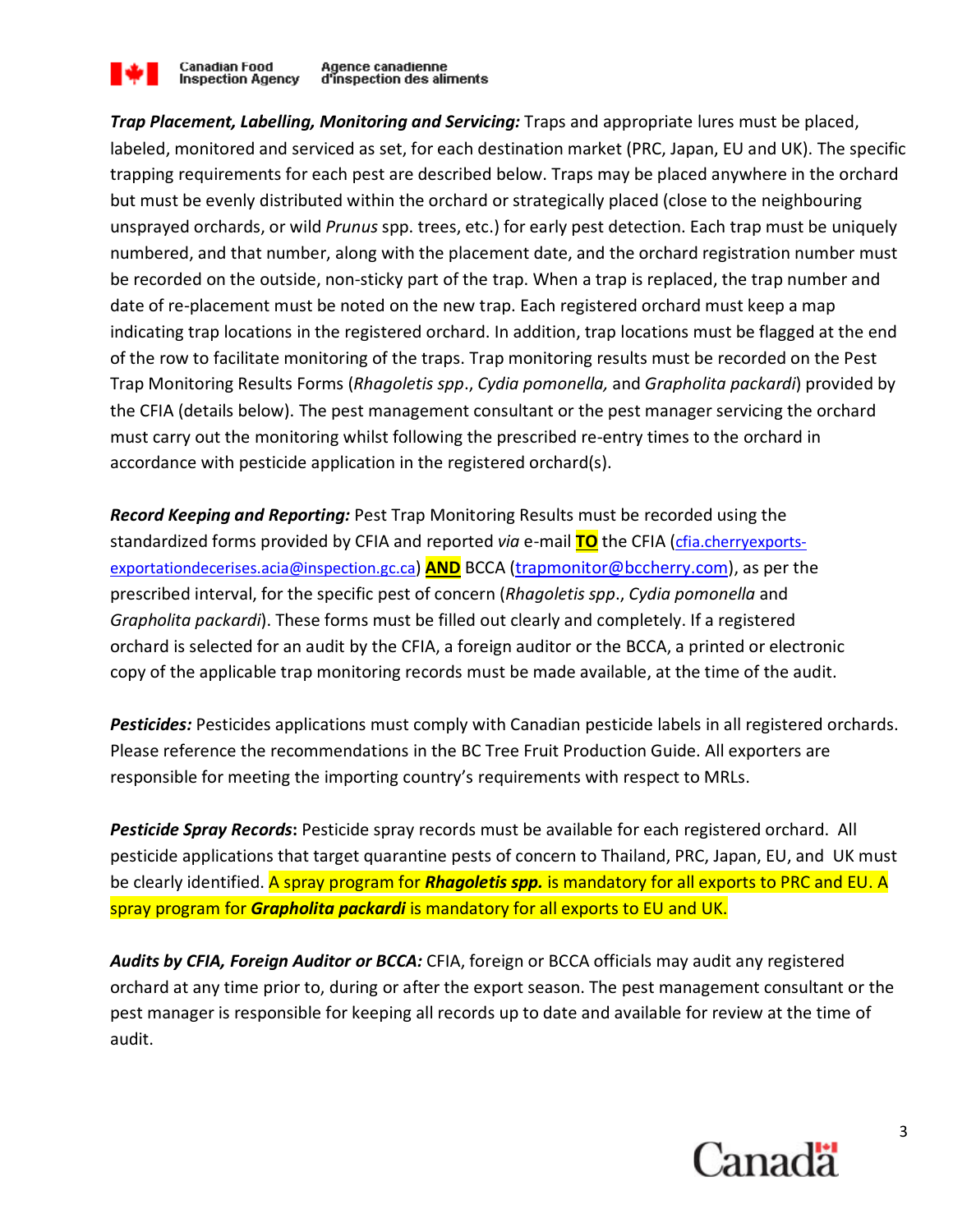

#### **Agence canadienne** d'inspection des aliments

### **B. Trapping program for** *Rhagoletis spp.* **– fruit flies (Exports to PRC)**

The yellow cardboard sticky traps and ammonium carbonate lures must be used for this program and are provided to participants by the BCCA.

The traps must be placed in each registered orchard at the following density and replacement schedule: For registered orchards that are smaller than 10 acres, there must be 4 trap sites. For registered orchards that are from 10 to 40 acres in size, there must be 1 trap site for every 2 acres. Orchards larger than 40 acres must have 20 trap sites.

Traps must be replaced every **2 weeks**, AFTER examining them for *Rhagoletis* spp. and filling out the monitoring report every Monday (Appendix 4). Lures must be replaced every **4 weeks**. Remove leaves from around the trap to avoid having them getting stuck on the trap due to wind or spray activities.

Trap placement dates and requirements (3 or 4 months) must be determined based on location (South Okanagan & Similkameen **or** Central & North Okanagan and Creston) and cherry varieties (harvested before Lapins **or** with Lapins or later- in South Okanagan and Similkameen) grown in each registered orchard. If orchards are mixed with early and later varieties in a single block, trap requirements must be calculated for 4 months:

For South Okanagan and Similkameen Locations, traps must be placed in the orchards on **April 18, 2022**:

- **Orchards containing ONLY early varieties** (harvested before Lapins), April 18 July 28, 2022 (or harvest): **3 months**
- **Orchards with ANY late varieties** (harvested with Lapins or later), April 18 August 25, 2022 (or harvest): **4 months**

For Central Okanagan, North Okanagan, and Creston Locations, traps must be placed in the orchards on **May 2, 2022:** 

• **All varieties**, May 2 - September 8, 2022 (or harvest): **4 months**

The guidelines for number of traps and lures required by registered orchards are described in Appendix 3. Trap and lure placement must start on the dates indicated above, **based on location**. Set the traps and lures as per manufacturer's instructions. Each trap must be clearly labelled with the CFIA number, trap number, and the placement date, on the outside non-sticky yellow part of the trap.

Traps must be monitored **once a week** from the time they are placed in the registered orchard until the week prior to harvest. Traps must be monitored **twice a week** starting the week prior to starting harvest until the end of harvest. Replace traps if sticky parts are covered with debris at the time of monitoring, even if traps are not due to be changed yet. Lures must be replaced every 4 weeks.

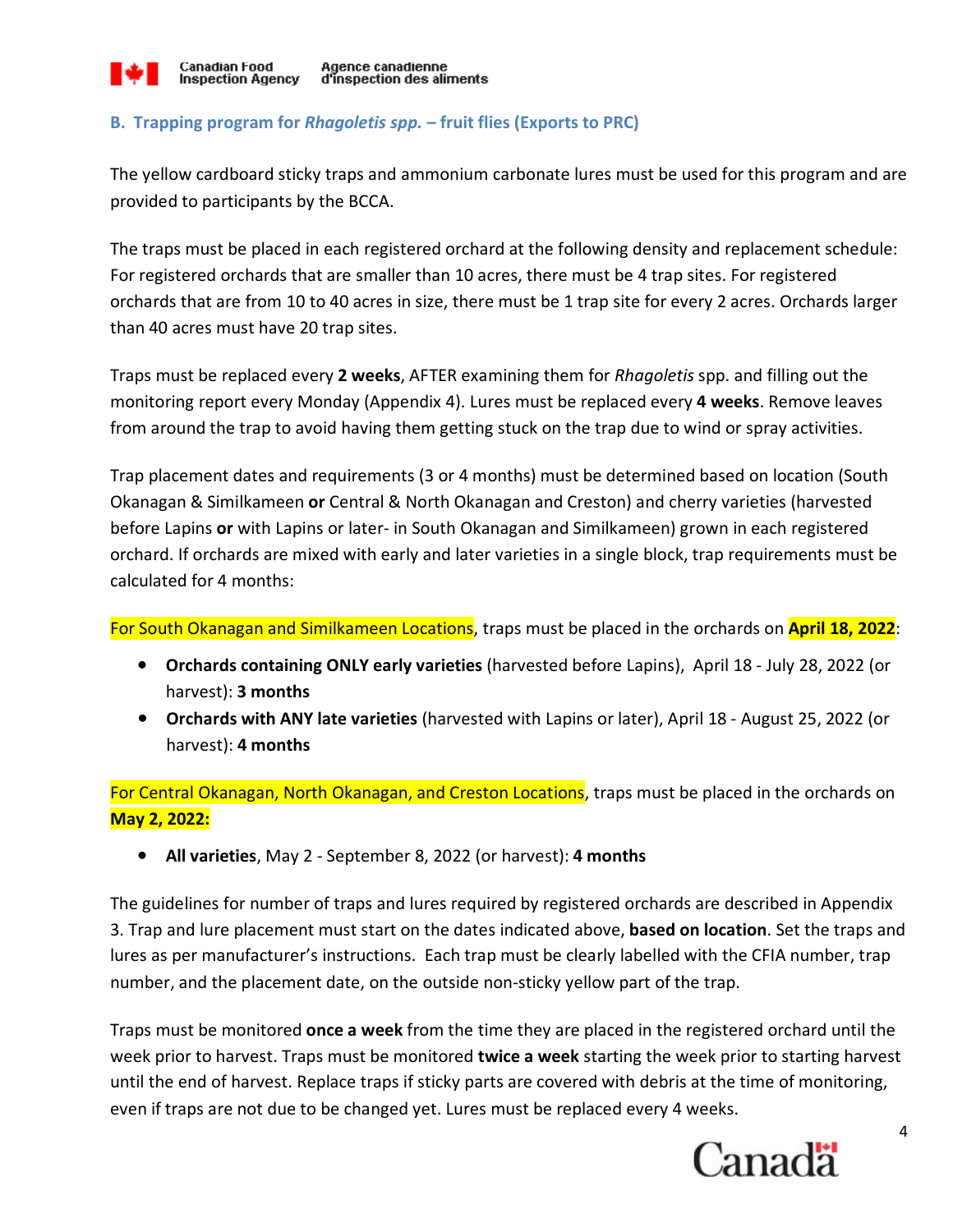

For each registered orchard, weekly records of the orchard trap monitoring, using the approved Excel form (South Okanagan & Similkameen or Central & North Okanagan and Creston – Appendix 4), must be maintained. These electronic records must be e-mailed **TO** the CFIA e-mail address: cfia.cherryexportsexportationdecerises.acia@inspection.gc.ca **AND** the BCCA: trapmonitor@bccherry.com by the end of the day **every Monday**, until 1 week before harvest, and by the end of the day **every Monday and Thursday**, starting 1 week before harvest, and continuing until harvest is complete. **Send files as Excel or PDF e-mail attachments only. Files sent as jpegs or faxes or in Canada Post mail will not be accepted.** 

If any *Rhagoletis spp.* suspect flies (Appendix 5) are found on a trap at the time of monitoring, the total number of suspects must be reported on the appropriate electronic copy (South Okanagan & Similkameen **or** Central & North Okanagan and Creston) of the "2022 *Rhagoletis spp*. Trap Monitoring Record" (Appendix 4). Note that the wing patterns shown in Appendix 5 are magnified images. Use a hand lens to examine traps carefully.

Traps must be submitted to the BCCA for official identification of *Rhagoletis spp*., as prescribed by BCCA (BCCA Trapping Tutorial). If a trap is submitted to the BCCA, it should be replaced immediately in the orchard site and labeled correctly. Be sure to re-attach the existing lure to the new trap.

Registered orchards will be removed from the export program to PRC when the *Rhagoletis indifferens* or *Rhagoletis fausta* threshold is reached in a registered orchard. The threshold is an average of **two (2)** *R. indifferens* **or** *R. fausta* **per trap, for two consecutive weeks.**

All traps that have not been submitted to the BCCA must be stored as per the BCCA guidelines set in BCCA Trapping Tutorial and are subject to audit during or after the export season.

### **C. Trapping program for** *Cydia pomonella* **– Codling moth (Exports to Japan)**

Codling moth (CM) traps shall be placed in the registered orchard blocks prior to codling moth emergence (i.e. at 100 degree days or at the latest May 2, 2022). Pheromone lures shall be replaced every 4 weeks. Trap liners must be replaced at least once every 2 weeks – more often if the effectiveness of the adhesive is compromised. A minimum of 2 traps shall be placed within each registered orchard block. If the size of the orchard block exceeds 14 hectares (35 acres), one additional trap per 7 hectares (17 acres) shall be placed. The guidelines for total number of traps and lures required in a registered orchard for the growing season is described in Appendix 6. Traps shall be evenly distributed within the orchard block. If there is an adjacent walnut orchard, one of the traps must be placed on the border of the cherry orchard closest to the walnut orchard.

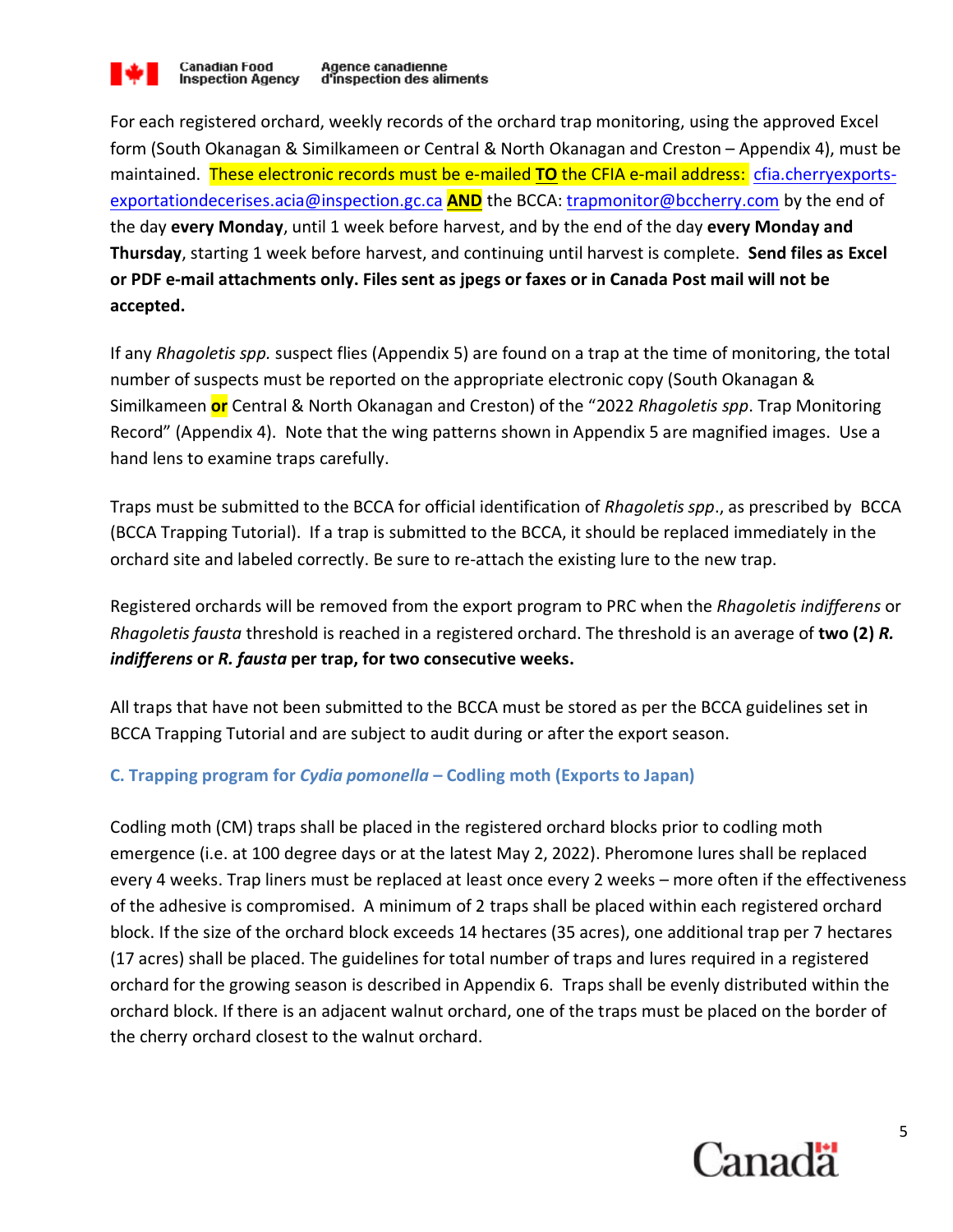

Traps shall be monitored and reported weekly (**every Monday**) until final harvest, starting on Monday **May 9, 2022**. For orchards with multiple harvest dates, trap monitoring shall continue until the last variety in the orchard has been harvested. All wild codling moth trap catches shall be recorded on the "Weekly Codling Moth Trapping Record for Fresh BC Cherries to Japan" spreadsheet (Appendix 7). The codling moth trapping records must be submitted every week **TO** the CFIA (cfia.cherryexportsexportationdecerises.acia@inspection.gc.ca) **AND** the BCCA (trapmonitor@bccherry.com), by end of day, every Monday, starting on Monday **May 9, 2022**, and until the end of harvest.

The registered orchard must notify the CFIA immediately if the average number of wild codling moths found in an orchard, in a single week, is 12 or higher (total number of wild codling moths found on all traps divided by the total number of traps placed in an orchard). The registered orchard will be removed from the export program to Japan for the remainder of the export season when the average trap threshold of 12 wild codling moths per trap per week is exceeded.

#### **D. Trapping program for** *Grapholita packardi Zeller***. – Cherry fruitworm (Exports to EU and UK)**

All cherry orchards registered for export of BC cherries to the EU and UK must monitor for the presence of *Grapholita packardi* (cherry fruitworm) using Delta or standard wing-type traps with appropriate pheromone lures, as recommended by the manufacturer. A minimum of one trap per 20 acres shall be placed in each registered orchard prior to moth emergence in the spring and at the latest by May 2, 2022. Traps must be placed about 5ft in the cherry tree and trap openings must be free of obstructions. Pheromone lures must remain inside the traps between trap checks. Traps must be placed at least 15 metres from the edge of the orchard and at least 15 metres from other pheromone traps (e.g. away from codling moth traps or *Rhagoletis spp*. traps). Pheromone lures must be replaced at least every 4 weeks, more frequently if that is what the manufacturer recommends. Trap liners must be replaced when the effectiveness of the adhesive is compromised or at a minimum, the trap liners should be replaced at least every 4 weeks, when the pheromone lure is replaced.

Traps shall be monitored weekly (**every Monday**) until final harvest, starting on Monday **May 9, 2022**. For orchards with multiple harvest dates, trap monitoring shall continue until the last variety in the orchard has been harvested. Trap catches must be recorded on the "Weekly *Grapholita packardi* Monitoring Form" (Appendix 8). When one (1) suspect cherry fruitworm moth is detected on the trap, effective insecticides for the control of this moth must be applied as soon as possible. Please retain a printed or electronic copy of *Grapholita packardi* weekly trapping records and make them available to CFIA and BCCA upon request. Please note: there is **no requirement** to submit these records to the CFIA or BCCA weekly.

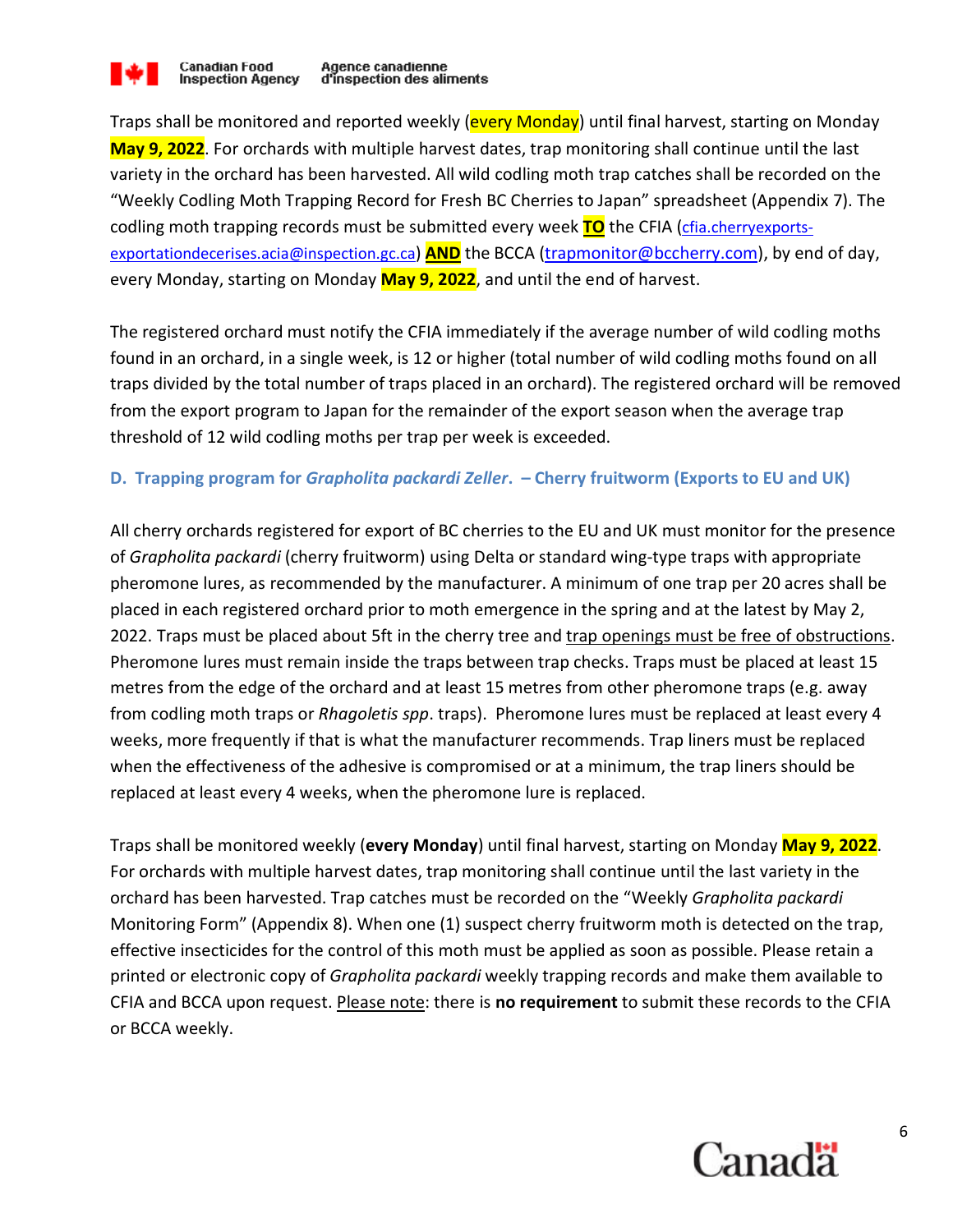

### **APPENDIX 1 – LISTS OF QUARANTINE PESTS FOR THAILAND, PRC, JAPAN, EU and UK**

#### **List of Quarantine Pests of Concern to Thailand**

*Monilinia fructigena* (brown rot of fruit) *Phytophthora cryptogea* (tomato fruit rot) *Phytophthora megasperma* (crown rot of apple) *Parthenolecanium corni* (European brown scale) *Phenacoccus aceris* (apple mealybug) *Diaspidiotus ostreaeformis* (pear oyster scale) *Lepidosaphes ulmi* (oystershell scale) *Hyphantria cunea* (mulberry moth) *Peridroma saucia* (pearly underwing moth)

#### **List of Quarantine Pests of Concern to People's Republic of China**

*Monilinia fructicola* (brown rot) *Pseudomonas syringae* pv. m*orsprunorum* (bacterial canker) Little Cherry virus (and associated vector *Phenacoccus aceris*, apple mealybug) *Acrobasis tricolorella* (pruneworm leafroller) *Grapholita packardi* (cherry fruitworm) *Grapholita prunivora* (lesser appleworm) *Archips podana* (large fruit tree tortrix) *Choristoneura rosaceana* (oblique-banded leafroller) *Hedya nubiferana* (marbled orchard tortrix) *Platynota idaeusalis* (tufted apple budmoth) *Myzus cerasi* (black cherry aphid) *Rhagoletis fausta* (black cherry fruit fly) *Rhagoletis indifferens* (western cherry fruit fly) *Rhagoletis pomonella* (apple maggot) **Also of concern:** *Drosophila suzukii* (spotted wing drosophila)

#### **List of Quarantine Pests of Concern to Japan**

*Cydia pomonella* (codling moth) *Grapholita packardi* (cherry fruitworm) *Grapholita prunivora* (lesser appleworm) *Anarsia lineatella* (peach twig borer) *Choristoneura rosaceana* (oblique-banded leafroller) *Archips argyrospila* (fruit tree leafroller) *Rhagoletis fausta* (black cherry fruit fly) *Rhagoletis indifferens* (western cherry fruit fly)

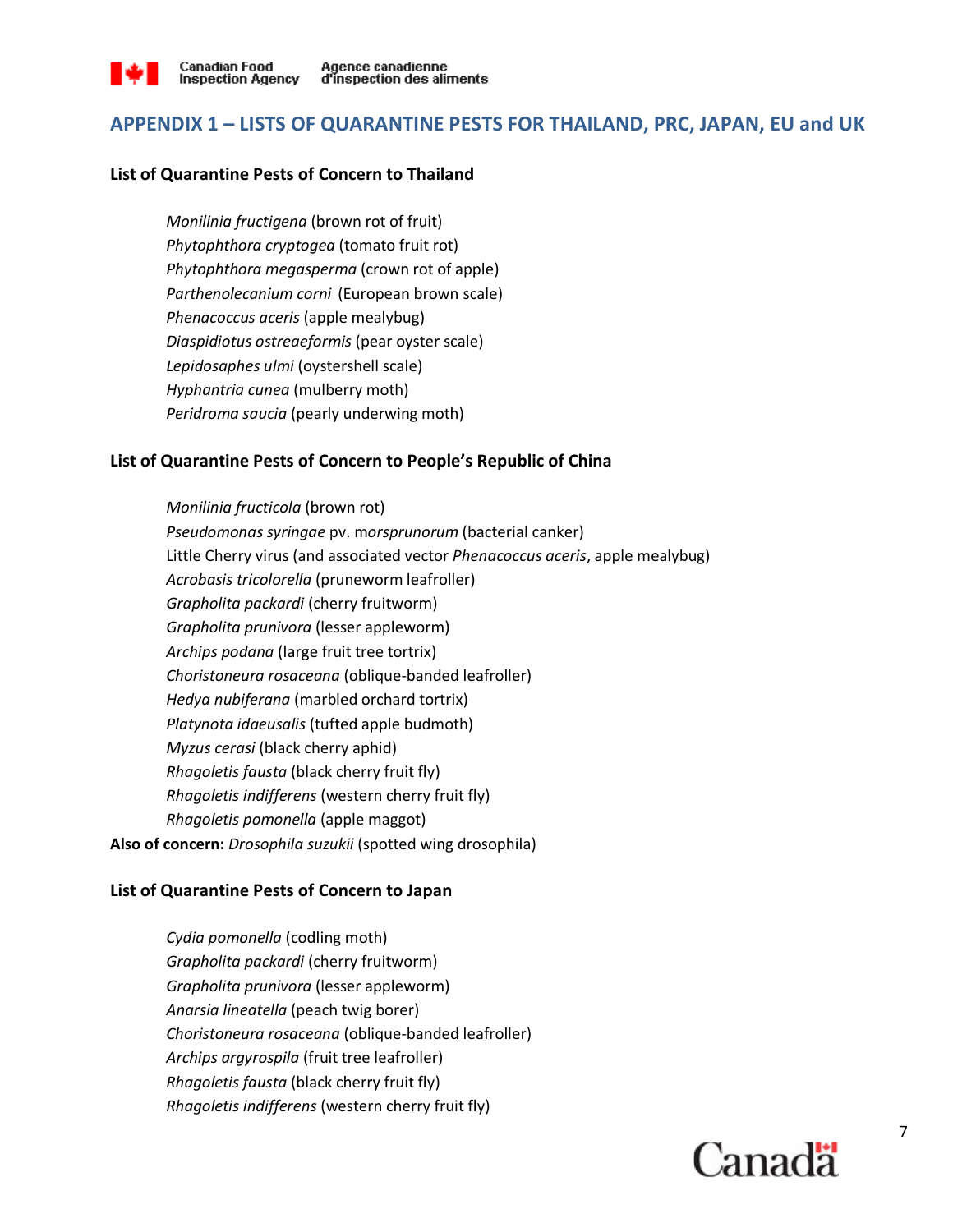

### **APPENDIX 1 (Ctd.)**

#### **List of Quarantine Pests of Concern to the European Union**

*Grapholita packardi* (cherry fruitworm) *Rhagoletis indifferens* (western cherry fruit fly) *Rhagoletis fausta* (black cherry fruit fly) *Thaumatotibia leucotreta* (false codling moth), not present in BC

### **List of Quarantine Pests of Concern to the United Kingdom**

*Grapholita packardi* (cherry fruitworm)

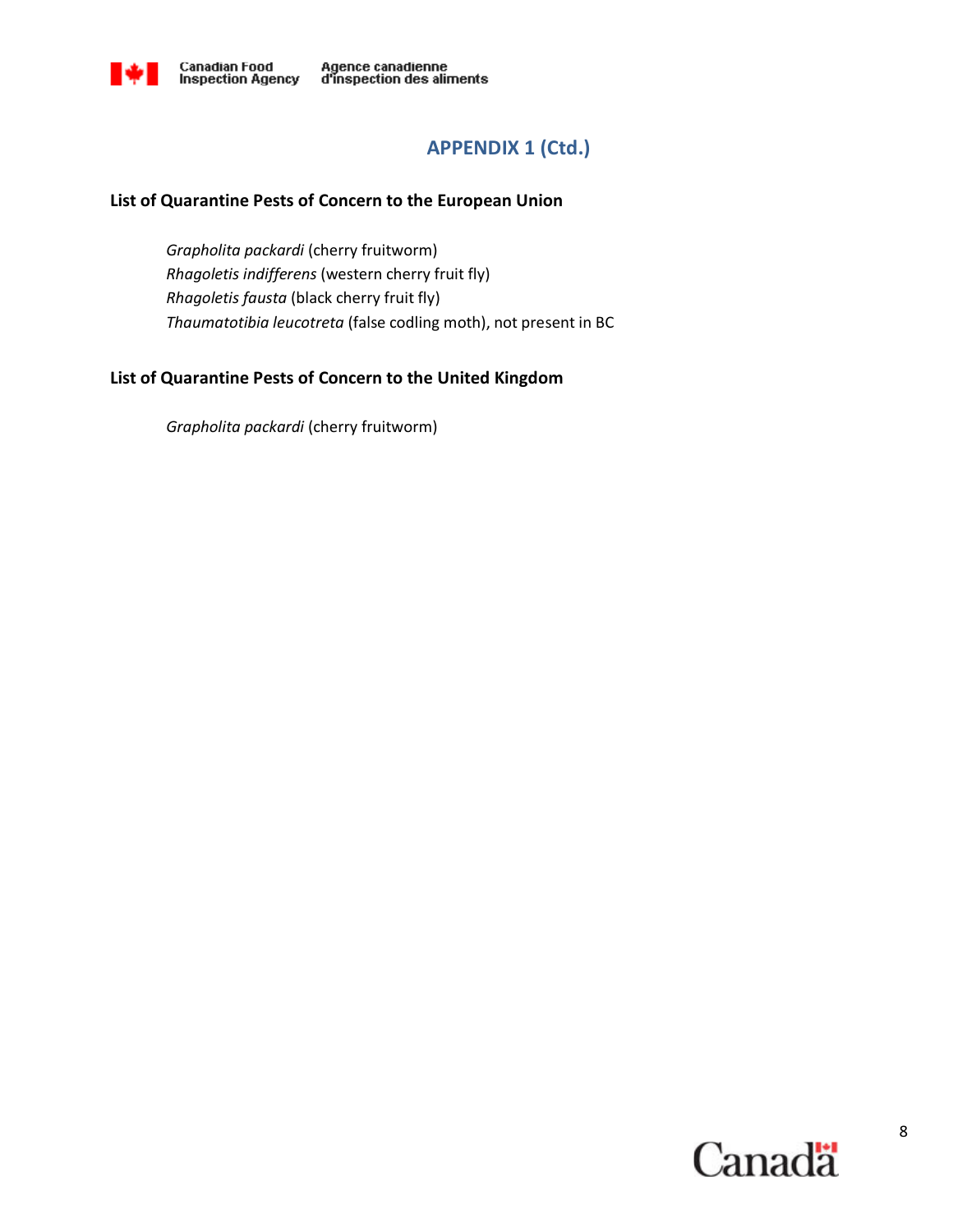

# **APPENDIX 2 – 2022 WEEKLY ORCHARD SURVEILLANCE – QUARANTINE PESTS MONITORING RECORD FOR EXPORTS OF BC CHERRIES TO THAILAND, PRC, JAPAN, EU and UK**

|                                           |                             | 2022 Weekly Orchard Surveillance - Quarantine Pests Monitoring Record for Exports of BC Cherries                               |                     |                |
|-------------------------------------------|-----------------------------|--------------------------------------------------------------------------------------------------------------------------------|---------------------|----------------|
|                                           |                             | To Thailand, People's Republic of China, Japan, European Union and United Kingdom                                              |                     |                |
|                                           | <b>CFIA REGISTRATION #:</b> |                                                                                                                                |                     |                |
|                                           | DATE:                       |                                                                                                                                |                     |                |
|                                           | Growth Stage <sup>1</sup>   | Quarantine pest                                                                                                                | <b>Observations</b> | <b>Actions</b> |
|                                           |                             | <b>Funai</b>                                                                                                                   |                     |                |
| Monitor from bud break until end of       |                             | Brown Rot (Monilinia fructicola or Monilinia fructigena)                                                                       |                     |                |
|                                           |                             | Tomato Fruit Rot (Phytophthora cryptogea)                                                                                      |                     |                |
|                                           |                             | Crown Rot of Apple (Phytophthora megasperma)                                                                                   |                     |                |
|                                           |                             | <b>Bacteria</b>                                                                                                                |                     |                |
|                                           |                             | Bacterial Canker (Pseudomonas syringae pv. morsprunorum)                                                                       |                     |                |
| harvest                                   |                             | <b>Viruses</b>                                                                                                                 |                     |                |
|                                           |                             | Little Cherry Virus (LCV)                                                                                                      |                     |                |
|                                           |                             | <b>Scale Insects</b>                                                                                                           |                     |                |
|                                           |                             | Apple Mealybug (Phenacoccus aceris), vector for LCV                                                                            |                     |                |
|                                           |                             | European Brown Scale (Parthenolecanium corni)                                                                                  |                     |                |
|                                           |                             | Pear Oyster Scale (Diaspidiotus ostreaeformis)                                                                                 |                     |                |
|                                           |                             | Oystershell Scale (Lepidosaphes ulmi)                                                                                          |                     |                |
|                                           |                             | Lepidoptera (moths and caterpillars)                                                                                           |                     |                |
|                                           |                             | Pruneworm Leafroller (Acrobasis tricolorella) <sup>2</sup>                                                                     |                     |                |
|                                           |                             | Cherry Fruitworm (Grapholita packardi) <sup>2</sup>                                                                            |                     |                |
|                                           |                             | Lesser Apple Worm (Grapholita prunivora) <sup>2</sup>                                                                          |                     |                |
|                                           |                             | Large Fruit Tree Tortrix (Archips podana)                                                                                      |                     |                |
|                                           |                             | Oblique-Banded Leafroller (Choristoneura rosaceana)                                                                            |                     |                |
|                                           |                             | Marbled Orchard Tortrix (Hedya nubiferana)                                                                                     |                     |                |
|                                           |                             | Tufted Apple Bud Moth (Platynota idaeusalis)                                                                                   |                     |                |
|                                           |                             | Mulberry Moth (Hyphantria cunea)                                                                                               |                     |                |
|                                           |                             | Pearly Underwing Moth (Peridroma saucia)                                                                                       |                     |                |
|                                           |                             | Codling Moth (Cydia pomonella)                                                                                                 |                     |                |
|                                           |                             | Peach Twig Borer (Anarsia lineatella)                                                                                          |                     |                |
| Monitor from blossom until end of harvest |                             | Fruit Tree Leafroller (Archips argyrospila)                                                                                    |                     |                |
|                                           |                             | <b>Aphids</b>                                                                                                                  |                     |                |
|                                           |                             | Black Cherry Aphid (Myzus cerasi)                                                                                              |                     |                |
| Monitor from<br>fruit set until           |                             | Fruit flies <sup>2</sup>                                                                                                       |                     |                |
| end of<br>harvest                         |                             | Western Cherry Fruit Fly (Rhagoletis indifferens)                                                                              |                     |                |
|                                           |                             | Black Cherry Fruit Fly (Rhagoletis fausta)                                                                                     |                     |                |
|                                           |                             | Apple Maggot (Rhagoletis pomonella)                                                                                            |                     |                |
|                                           |                             | $\alpha$ Growth Stage: Indicates the growth stage of bud or tree development <i>i.e.</i> dormant green tip blossom summer etc. |                     |                |

Growth Stage: Indicates the growth stage of bud or tree development *i.e.* dormant, green tip, blossom, summer etc.

 ${}^{2}$  If these pests are found on the fruit in the orchard, notify the CFIA immediately. The orchard will be suspended from the PRC export program for the remainder of the season.

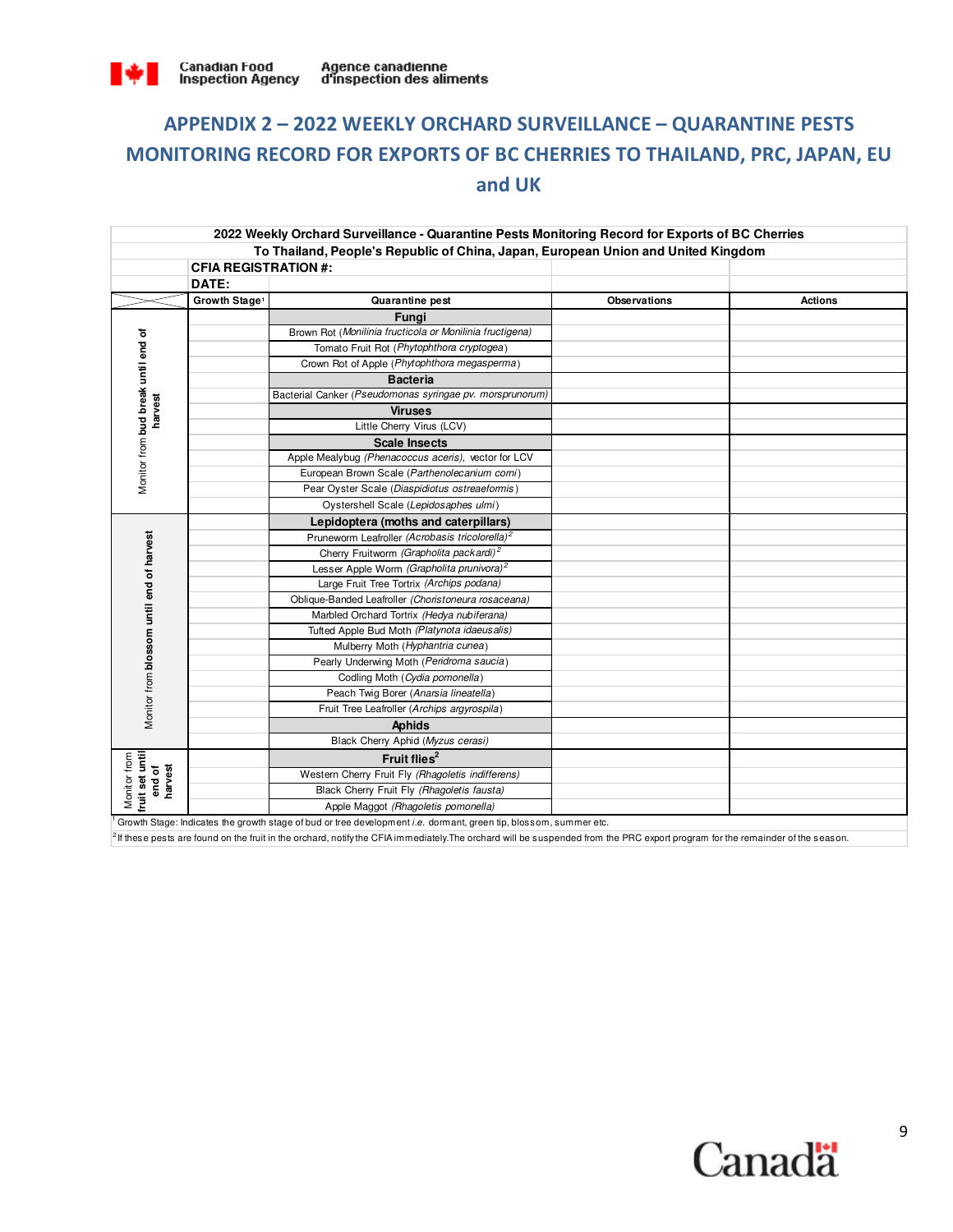

### **APPENDIX 2 (Ctd.)**

|                                                                               | 2022 Orchard Surveillance Monitoring Program for Quarantine Pests of Concern to Thailand, PRC, Japan, EU and UK                                                                                                                                                                                                                                                                                                                                                                                                                                                                                                                                                                                                                                                                                        |
|-------------------------------------------------------------------------------|--------------------------------------------------------------------------------------------------------------------------------------------------------------------------------------------------------------------------------------------------------------------------------------------------------------------------------------------------------------------------------------------------------------------------------------------------------------------------------------------------------------------------------------------------------------------------------------------------------------------------------------------------------------------------------------------------------------------------------------------------------------------------------------------------------|
| <b>Brown Rot</b><br>Monilinia fructicola or<br>Monilinia fructigena           | Weekly monitoring from bud break <sup>1</sup> to harvest for the presence of symptoms indicative of this disease including canker spots on flowers<br>and young branches; and grey rotten areas of fruit. Follow recommendations for prevention and control as outlined in the BC Tree Fruit<br>Production Guide. If any symptoms consistent with this pathogen are detected, samples must be taken for lab identification. If infection is<br>confirmed through lab analysis, apply control measures as outlined in the BC Tree Fruit Production Guide.                                                                                                                                                                                                                                               |
| <b>Tomato Fruit Rot</b><br>Phytophthora cryptogea                             | Weekly monitoring from bud break <sup>1</sup> to harvest for the presence of symptoms indicative of this disease including brown discolouration of<br>the bark; lesions and rotting leaves; chlorotic spotting and premature shedding of leaves; and wilting and dieback of stems. Follow<br>recommendations for prevention and control as outlined in the BC Fruit Production Guide. If any symptoms consistent with this pathogen are<br>detected, samples must be taken for lab identification. If infection is confirmed through lab analysis, apply control measures as outlined in<br>the BC Tree Fruit Production Guide.                                                                                                                                                                        |
| <b>Crown Rot of Apple</b><br>Phytophthora megasperma                          | Weekly monitoring from bud break <sup>1</sup> to harvest for the presence of symptoms indicative of this disease including lesions; soft and dark<br>brown bark; and purple-red colouration of leaves. Follow recommendations for prevention and control as outlined in the BC Tree Fruit<br>Production Guide. If any symptoms consistent with this pathogen are detected, samples must be taken for lab identification. If infection is<br>confirmed through lab analysis, apply control measures as outlined in the BC Tree Fruit Production Guide.                                                                                                                                                                                                                                                  |
| <b>Bacterial Canker</b><br>Pseudomonas syringae pv<br>morsprunorum            | Weekly monitoring from bud break <sup>1</sup> to harvest for the presence of symptoms indicative of this disease including brown spots on leaves,<br>branches and fruit. Follow recommendations for prevention and control outlined in the BC Tree Fruit Production Guide. If any symptoms<br>consistent with this pathogen are detected, samples must be taken for lab identification. If infection is confirmed through lab analysis, apply<br>control measures as outlined in the BC Tree Fruit Production Guide.                                                                                                                                                                                                                                                                                   |
| <b>Scale Insects</b>                                                          | Weekly monitoring from bud break <sup>1</sup> to harvest for the presence of symptoms indicative of this disease including the presence of scales;<br>small areas of discolouration; honeydew and black sooty mould on fruit and leaves; chlorotic spotting and premature shedding of leaves; and<br>wilting and dieback of stems. Follow recommendations for prevention and control as outlined in the BC Tree Fruit Production Guide or other<br>relevant BC Production Guides. If any symptoms consistent with this pathogen are detected, samples must be taken for lab identification. If<br>infection is confirmed through lab analysis, apply control measures as outlined in the Production Guides.                                                                                            |
| Little cherry virus and its<br>vector: Phenacoccus aceris<br>(apple mealybug) | Weekly monitoring from bud break <sup>1</sup> to harvest for the presence of symptoms indicative of this disease including fruit that is small,<br>misshapen, and does not develop dark color at maturation; and red colouration of leaves. Samples must be taken for lab identification.<br>Weekly monitoring for the presence of the Phenacoccus aceris (apple mealybug) vector. If detected, follow pest management<br>recommendations as outlined in the BC Tree Fruit Production Guide.                                                                                                                                                                                                                                                                                                           |
| Lepidoptera (moths &<br>caterpillars)                                         | Weekly monitoring from blossom to harvest for the presence of rolled leaves; webbing on shoots, leaves, flower buds; chewing traces on<br>young fruit; and frass and/or exit holes indicative of these insects. Cutworms often cut through the stems of young seedlings just above<br>ground, leaving a short stump. If detected, follow appropriate pest management practices and controls outlined in the BC Tree Fruit<br>Production Guide or other relevant BC Production Guides. If any of these 3 pests, Acrobasis tricolorella (pruneworm leafroller),<br>Grapholita packardi (cherry fruitworm) and G. prunivora (lesser apple worm) are found on the cherry fruit, notify the CFIA<br>immediately. The orchard will be suspended from the PRC export program for the remainder of the season. |
| <b>Black cherry aphid</b><br>Myzus cerasi                                     | Weekly monitoring from blossom to harvest for the presence of this insect on the leaves, sunken areas of branches and on fruit. If<br>detected, follow appropriate pest management practices and controls as outlined in the BC Tree Fruit Production Guide.                                                                                                                                                                                                                                                                                                                                                                                                                                                                                                                                           |
| <b>Fruit Flies</b><br>Rhagoletis spp.                                         | Weekly fruit monitoring from fruit set to harvest for the presence of depressions, and/or exit holes indicative of these insects. If detected<br>through fruit monitoring, notify the CFIA immediately. The orchard will be suspended from the export program to PRC for the<br>remainder of the season. A mandatory season-long chemical control program must be carried out as outlined in the the BC Tree<br>Fruit Production Guide.                                                                                                                                                                                                                                                                                                                                                                |

 $1$ Bud break - refers to initiation of growth from a bud, where bud is no longer dormant.

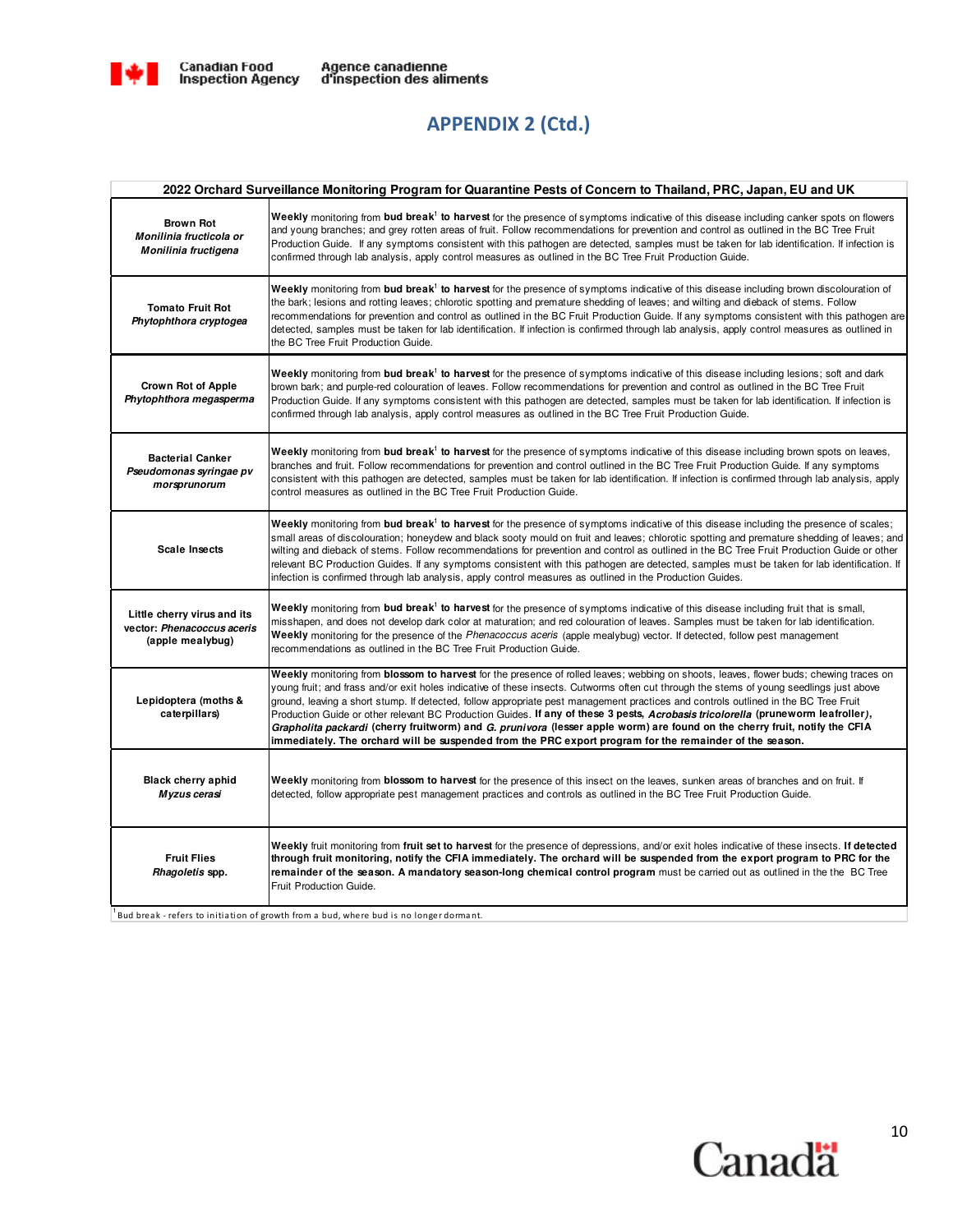

## **APPENDIX 3 - GUIDELINES FOR NUMBER OF** *Rhagoletis* **spp. TRAPS AND LURES FOR EXPORTS OF BC CHERRIES TO PRC**

**3 months**: South Okanagan and Similkameen Locations **only**, for blocks containing **only early varieties (harvested before Lapins)**. If you have varieties harvested with Lapins/Skeena, **OR** if you are outside the Regional District of the Okanagan-Similkameen, you **MUST** select the 4 months trapping option.

| Acres                            | $0-9$ | $10 - 11$ | $12 - 13$ | $14 - 15$ | $16 - 17$ | 18-19 | $20 - 21$ | $22 - 23$ | 24-25 | $26 - 27$ | 28-29 | $30 - 31$ | 32-33 | 34-35 | 36-37 | 38-39 | $40 +$ |
|----------------------------------|-------|-----------|-----------|-----------|-----------|-------|-----------|-----------|-------|-----------|-------|-----------|-------|-------|-------|-------|--------|
| # Trap sites<br>in orchard       | 4     | 5         | 6         |           | 8         | 9     | 10        | 11        | 12    | 13        | 14    | 15        | 16    | 17    | 18    | 19    | 20     |
| Total #<br>traps for 3<br>months | 28    | 35        | 42        | 49        | 56        | 63    | 70        | 77        | 84    | 91        | 98    | 105       | 112   | 119   | 126   | 133   | 140    |
| Total #<br>lures for 3<br>months | 12    | 15        | 18        | 21        | 24        | 27    | 30        | 33        | 36    | 39        | 42    | 45        | 48    | 51    | 54    | 57    | 60     |

#### **4 months:** Everyone else

| Acres                            | 0-9 | $10 - 11$ | $12 - 13$ | $14 - 15$ | $16 - 17$ | $18 - 19$ | $20 - 21$ | $22 - 23$ | 24-25 | $26 - 27$ | 28-29 | $30 - 31$ | 32-33 | 34-35 | 36-37 | 38-39 | $40 +$ |
|----------------------------------|-----|-----------|-----------|-----------|-----------|-----------|-----------|-----------|-------|-----------|-------|-----------|-------|-------|-------|-------|--------|
| # Trap sites  <br>in orchard     | 4   | 5         | 6         |           | 8         | 9         | 10        | 11        | 12    | 13        | 14    | 15        | 16    | 17    | 18    | 19    | 20     |
| Total #<br>traps for 4<br>months | 36  | 45        | 54        | 63        | 72        | 81        | 90        | 99        | 108   | 117       | 126   | 135       | 144   | 153   | 162   | 171   | 180    |
| Total #<br>lures for 4<br>months | 16  | 20        | 24        | 28        | 32        | 36        | 40        | 44        | 48    | 52        | 56    | 60        | 64    | 68    | 72    | 76    | 80     |

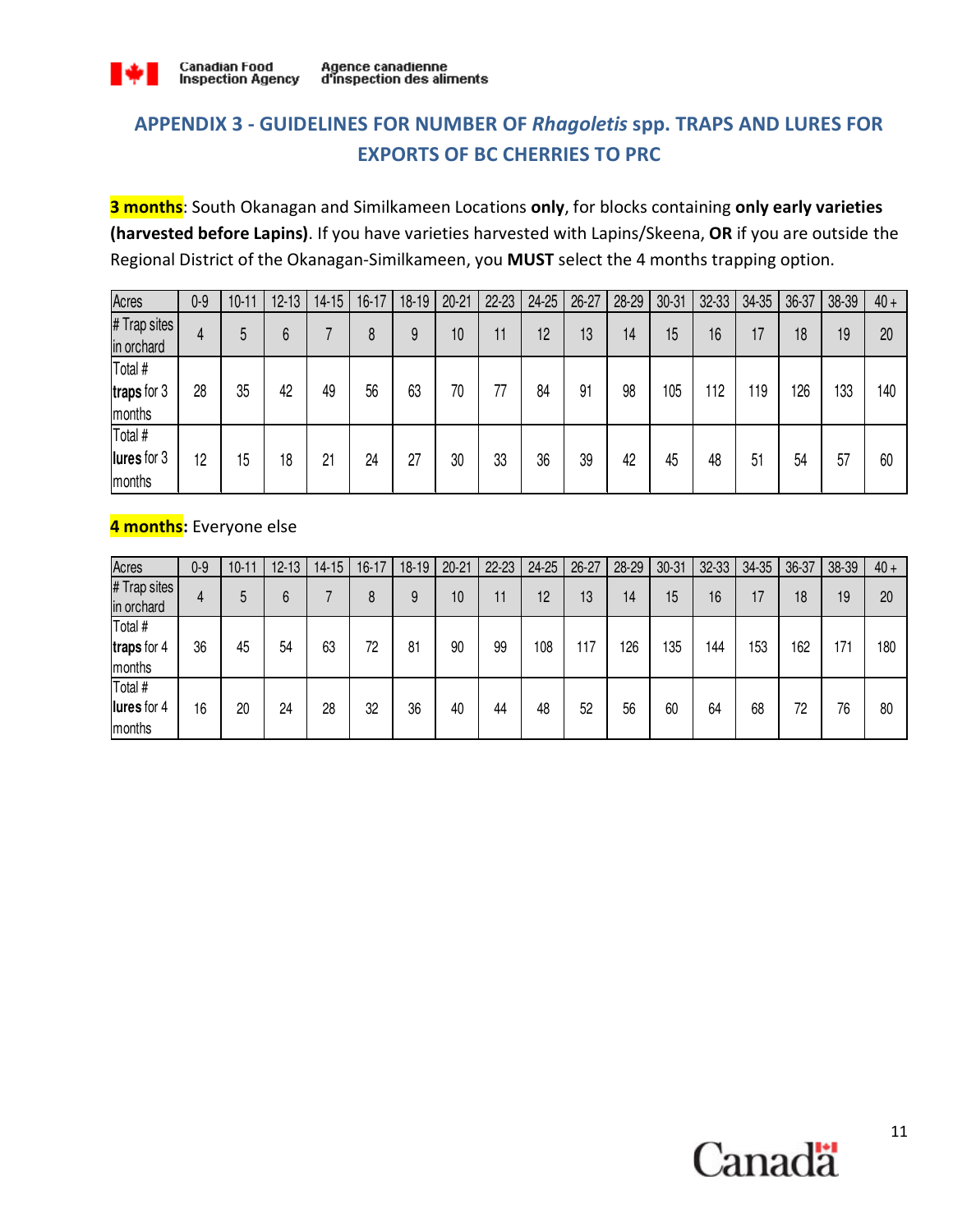

### **APPENDIX 4 – EXAMPLES OF 2022** *Rhagoletis* **spp. TRAP MONITORING RECORDS FOR EXPORTS OF BC CHERRIES TO PRC**



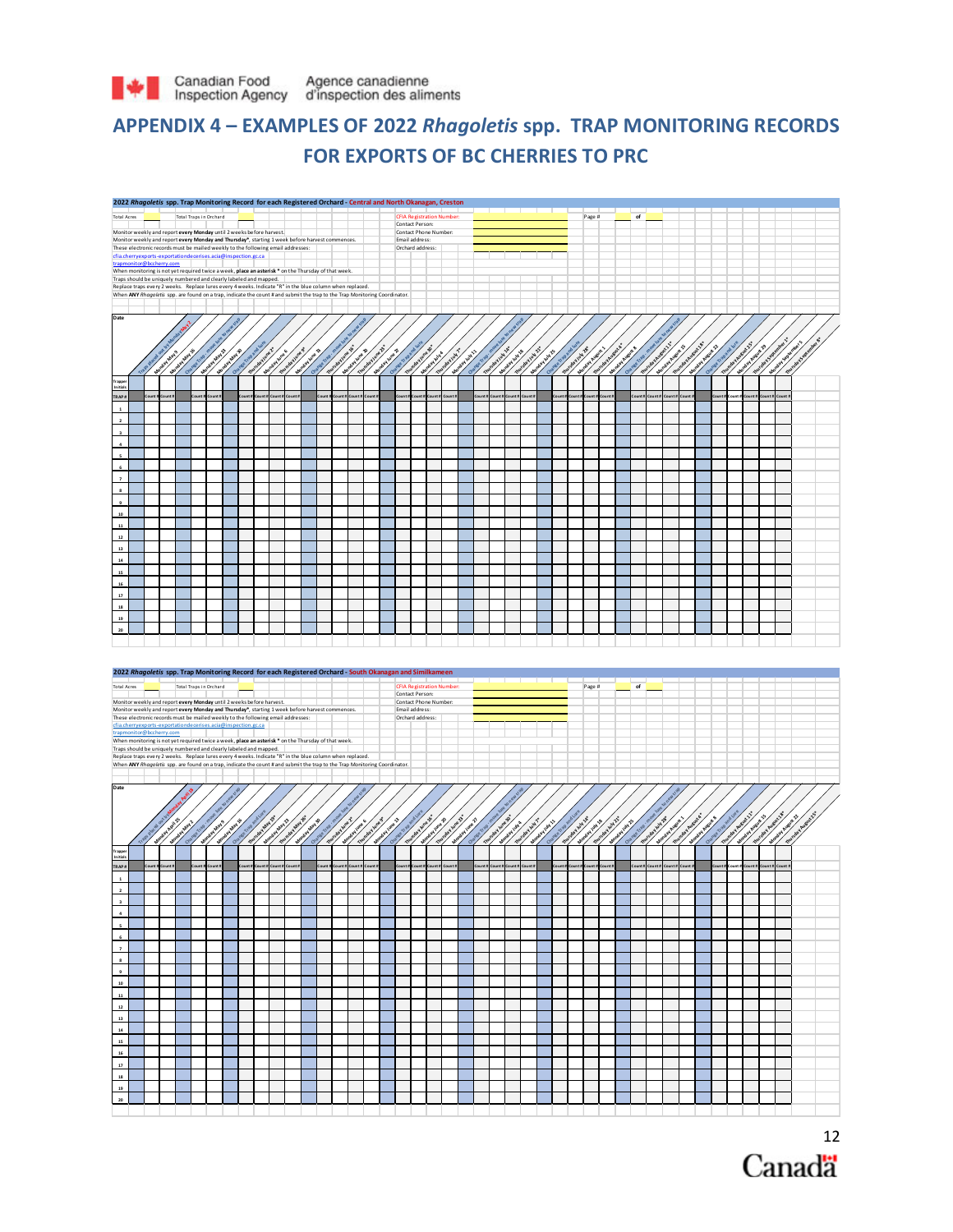

### **APPENDIX 5 -** *Rhagoletis* **spp. WING PATTERNS FOUND IN BC INTERIOR\*\***



**Any find on a trap that has similar** *Rhagoletis* **spp. wing pattern as per above must be submitted to the BCCA for identification. Please note that these pictures of flies and the various wing patterns are larger than the actual size of the flies and the wings. The wing patterns of flies stuck to the traps must be looked at with a magnifying lens.** 

**\*\*Images courtesy of Dr. Howard Thistlewood laboratory, Summerland Research and Development Centre, Agriculture and Agri-Food Canada, Summerland, BC** 

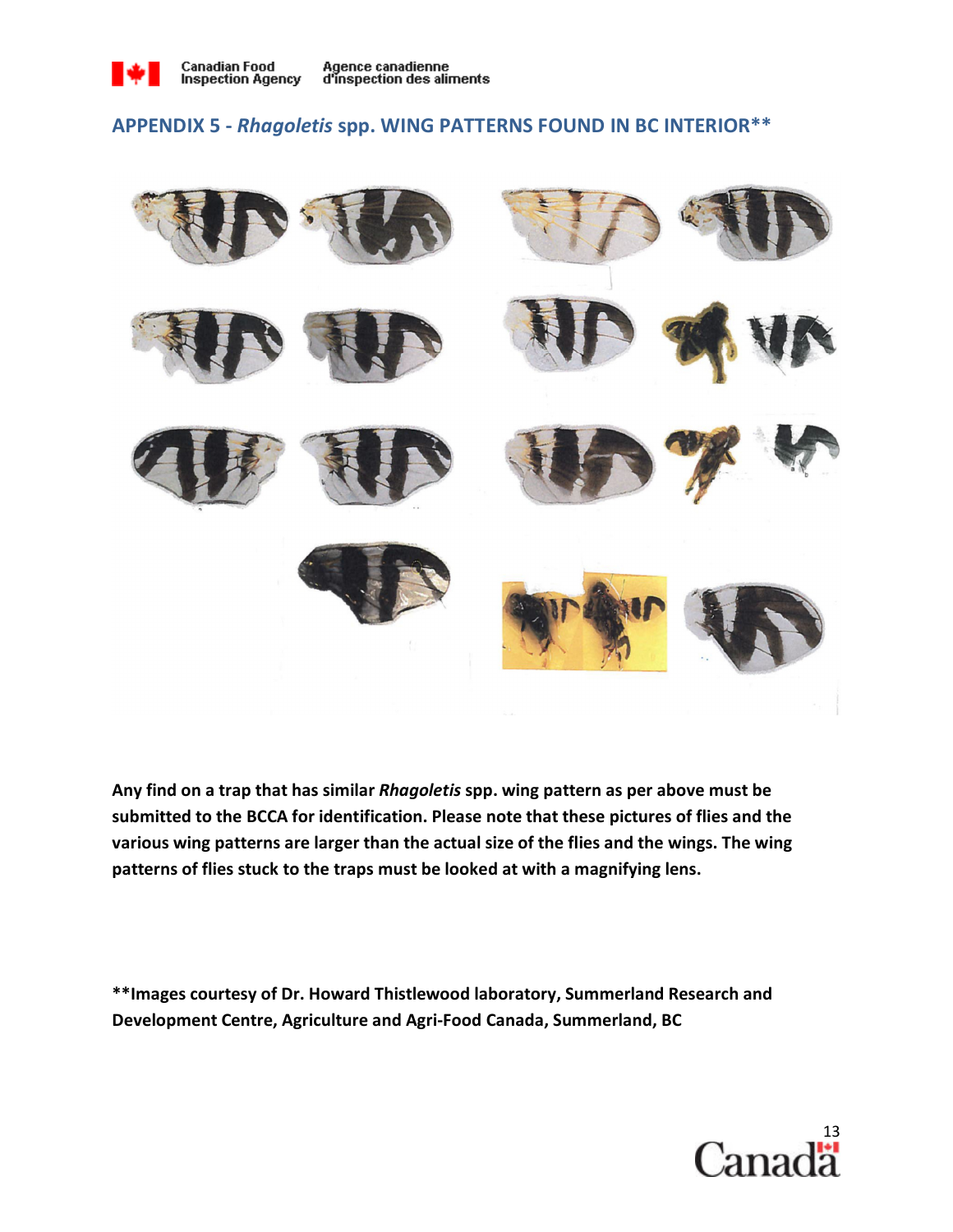

# **APPENDIX 6 - GUIDELINES FOR NUMBER OF** *Cydia pomonella* **TRAPS AND LURES FOR EXPORTS OF BC CHERRIES TO JAPAN**

| # Acres           | < 35           | $35 - 52$ | 53-69 | 70-87 | 88-104 | 105-121        |  |
|-------------------|----------------|-----------|-------|-------|--------|----------------|--|
| # Trap Sites      | $\overline{2}$ | 3         | 4     | 5     | 6      | 7              |  |
| Total # traps     | $\overline{2}$ | 3         | 4     | 5     | 6      | $\overline{7}$ |  |
| Total # trap      | 12             | 18        | 24    | 30    | 36     | 42             |  |
| liners for 3      |                |           |       |       |        |                |  |
| months            |                |           |       |       |        |                |  |
| Total # lures for | 6              | 9         | 12    | 15    | 18     | 21             |  |
| 3 months          |                |           |       |       |        |                |  |
| Total # trap      | 16             | 24        | 32    | 40    | 48     | 56             |  |
| liners for 4      |                |           |       |       |        |                |  |
| months            |                |           |       |       |        |                |  |
| Total # lures for | 8              | 12        | 16    | 20    | 24     | 28             |  |
| 4 months          |                |           |       |       |        |                |  |

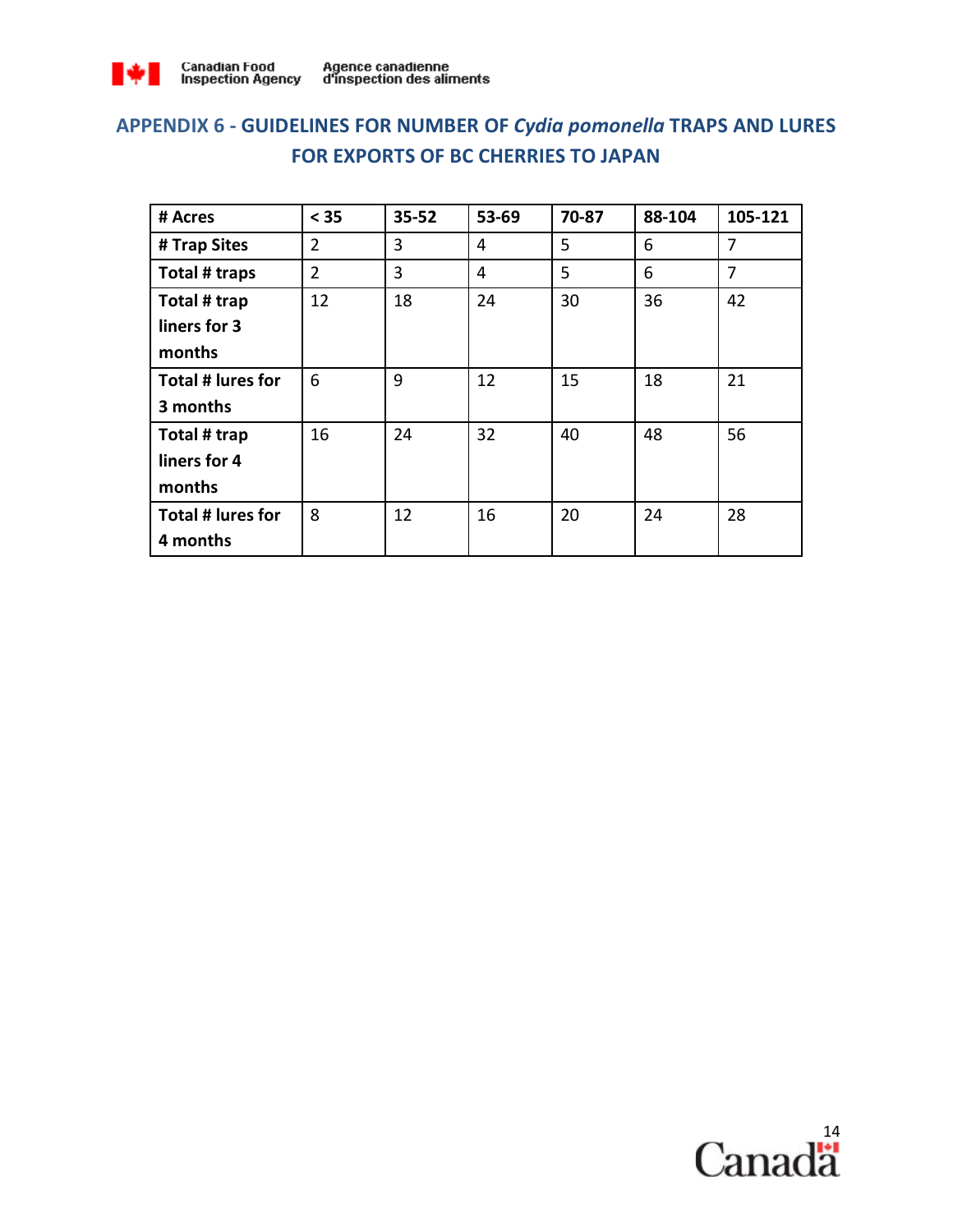

# **APPENDIX 7 – 2022 WEEKLY CODLING MOTH (***Cydia pomonella***) TRAP MONITORING RECORD FOR EXPORTS OF BC CHERRIES TO JAPAN**

|                                                 | 2022 Weekly Codling Moth (Cydia pomonella) Trap Monitoring Record for Exports of BC Cherries to Japan |                         |               |               |                                  |                             |                           |              |                                                                                                                                                                   |              |             |                         |                |                |              |             |                                                               |               |                |               |             |                |                                                                              |                                                                                  |  |
|-------------------------------------------------|-------------------------------------------------------------------------------------------------------|-------------------------|---------------|---------------|----------------------------------|-----------------------------|---------------------------|--------------|-------------------------------------------------------------------------------------------------------------------------------------------------------------------|--------------|-------------|-------------------------|----------------|----------------|--------------|-------------|---------------------------------------------------------------|---------------|----------------|---------------|-------------|----------------|------------------------------------------------------------------------------|----------------------------------------------------------------------------------|--|
|                                                 |                                                                                                       |                         |               |               |                                  |                             |                           |              |                                                                                                                                                                   |              |             |                         |                |                |              |             |                                                               |               |                |               |             |                |                                                                              |                                                                                  |  |
| <b>Total Acres:</b>                             |                                                                                                       |                         |               |               | <b>CFIA Registration Number:</b> |                             |                           |              |                                                                                                                                                                   |              |             |                         |                |                |              |             |                                                               |               |                |               |             |                | These electronic records must be e-mailed weekly by the end of every Monday, |                                                                                  |  |
| <b>Contact Person:</b>                          |                                                                                                       |                         |               |               |                                  |                             |                           |              |                                                                                                                                                                   |              |             |                         |                |                |              |             |                                                               |               |                |               |             |                |                                                                              | starting May 9, 2022 until the end of harvest to the following e-mail addresses: |  |
| <b>Contact Phone</b><br>Number:                 |                                                                                                       |                         |               |               |                                  |                             |                           |              |                                                                                                                                                                   |              |             |                         |                |                |              |             | cfia.cherryexports-exportationdecerises.acia@inspection.gc.ca |               |                |               |             |                |                                                                              |                                                                                  |  |
| <b>Email Address:</b>                           |                                                                                                       |                         |               |               |                                  |                             |                           |              | Monitor Traps Weekly until the end of harvest                                                                                                                     |              |             |                         |                |                |              |             | trapmonitor@bccherry.com                                      |               |                |               |             |                |                                                                              |                                                                                  |  |
| <b>Orchard Address:</b>                         |                                                                                                       |                         |               |               |                                  | Replace lures every 4 weeks |                           |              |                                                                                                                                                                   |              |             |                         |                |                |              |             |                                                               |               |                |               |             |                |                                                                              |                                                                                  |  |
| Name of IPM<br>Company:                         |                                                                                                       |                         |               |               |                                  |                             |                           |              | CFIA must be notified if the average number of wild codling moths found in an orchard in a<br>single week is 12 or higher (total number of moths/number of traps) |              |             |                         |                |                |              |             |                                                               |               |                |               |             |                |                                                                              |                                                                                  |  |
|                                                 |                                                                                                       |                         |               |               |                                  |                             |                           |              |                                                                                                                                                                   |              |             |                         |                |                |              |             |                                                               |               |                |               |             |                |                                                                              |                                                                                  |  |
| <b>Trap Placement</b><br>Date: May 2,<br>2022   |                                                                                                       | Week <sup>1</sup> Oate: | Week 2. Oate: | Week 3- Date: | Week & Dote:                     | Lure Change                 | Week <sup>5</sup> , Date: | Week 6-Date: | Week 7-Date:                                                                                                                                                      | Week & Date: | Lure Change | Week <sup>9-Date:</sup> | Week 10, Date: | Week 11. Date: | Week 2. Dae. | Lure Change | Week 13, Date:                                                | Week 14, Date | Week 15: Date: | Week 16: Date | Lure Change | Week 17, Date: | Week 18, Date:                                                               | Week 19. Date:                                                                   |  |
| <b>Initials of person</b><br>checking the traps |                                                                                                       |                         |               |               |                                  |                             |                           |              |                                                                                                                                                                   |              |             |                         |                |                |              |             |                                                               |               |                |               |             |                |                                                                              |                                                                                  |  |
| Trap#                                           | Count#                                                                                                | Count#                  | Count#        | Count#        |                                  | Count#                      | Count#                    | Count#       | Count#                                                                                                                                                            |              | Count#      | Count#                  | Count#         | Count#         |              | Count#      | Count#                                                        | Count#        | Count#         |               | Count#      | Count#         | Count#                                                                       |                                                                                  |  |
| $\mathbf{1}$                                    |                                                                                                       |                         |               |               |                                  |                             |                           |              |                                                                                                                                                                   |              |             |                         |                |                |              |             |                                                               |               |                |               |             |                |                                                                              |                                                                                  |  |
| $\overline{2}$                                  |                                                                                                       |                         |               |               |                                  |                             |                           |              |                                                                                                                                                                   |              |             |                         |                |                |              |             |                                                               |               |                |               |             |                |                                                                              |                                                                                  |  |
| $\overline{\mathbf{3}}$                         |                                                                                                       |                         |               |               |                                  |                             |                           |              |                                                                                                                                                                   |              |             |                         |                |                |              |             |                                                               |               |                |               |             |                |                                                                              |                                                                                  |  |
| $\mathbf{A}$                                    |                                                                                                       |                         |               |               |                                  |                             |                           |              |                                                                                                                                                                   |              |             |                         |                |                |              |             |                                                               |               |                |               |             |                |                                                                              |                                                                                  |  |
| ×,                                              |                                                                                                       |                         |               |               |                                  |                             |                           |              |                                                                                                                                                                   |              |             |                         |                |                |              |             |                                                               |               |                |               |             |                |                                                                              |                                                                                  |  |
| 6                                               |                                                                                                       |                         |               |               |                                  |                             |                           |              |                                                                                                                                                                   |              |             |                         |                |                |              |             |                                                               |               |                |               |             |                |                                                                              |                                                                                  |  |
| $\overline{z}$                                  |                                                                                                       |                         |               |               |                                  |                             |                           |              |                                                                                                                                                                   |              |             |                         |                |                |              |             |                                                               |               |                |               |             |                |                                                                              |                                                                                  |  |
| $\mathbf{R}$                                    |                                                                                                       |                         |               |               |                                  |                             |                           |              |                                                                                                                                                                   |              |             |                         |                |                |              |             |                                                               |               |                |               |             |                |                                                                              |                                                                                  |  |
| $\mathsf q$                                     |                                                                                                       |                         |               |               |                                  |                             |                           |              |                                                                                                                                                                   |              |             |                         |                |                |              |             |                                                               |               |                |               |             |                |                                                                              |                                                                                  |  |
| 10                                              |                                                                                                       |                         |               |               |                                  |                             |                           |              |                                                                                                                                                                   |              |             |                         |                |                |              |             |                                                               |               |                |               |             |                |                                                                              |                                                                                  |  |
|                                                 |                                                                                                       |                         |               |               |                                  |                             |                           |              |                                                                                                                                                                   |              |             |                         |                |                |              |             |                                                               |               |                |               |             |                |                                                                              |                                                                                  |  |